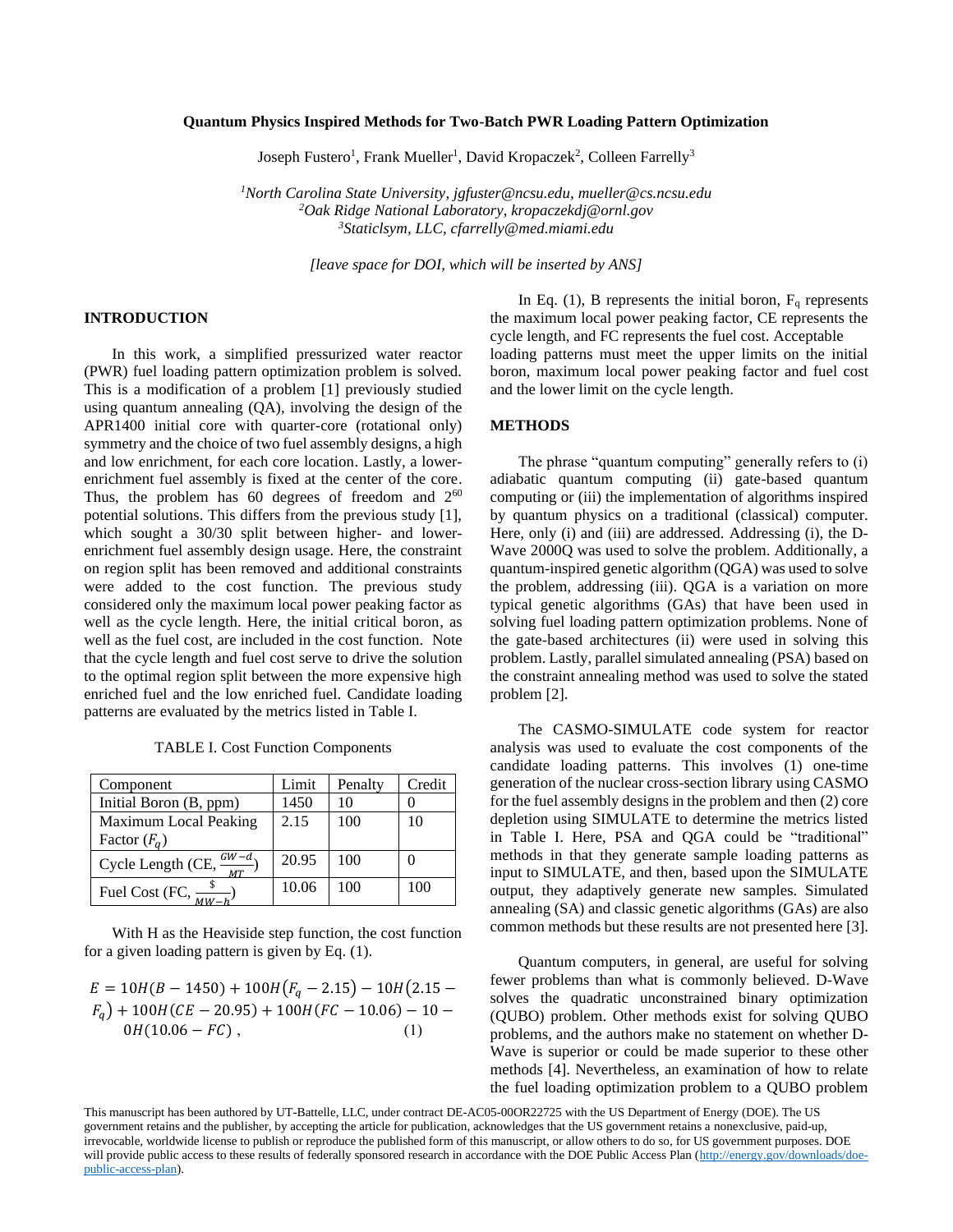will allow insight into the fuel loading optimization problem. Additionally, D-Wave solutions to the QUBO representing the problem must be input into SIMULATE and the output must be extracted to determine solution quality. D-Wave, then, unlike the "traditional" methods, does not work by directly manipulating the input and output of SIMULATE. If the best solutions generated by D-Wave are comparable to the best solutions generated by PSA, then the method by which D-Wave solves the fuel loading problem (i.e. by solving a QUBO) should be examined in greater detail. QUBOs are a specific type of sparse graph and-if shown to be useful in modeling the fuel loading problem-should be examined in greater detail as surrogate models for the fuel loading problem.

A process [1] for using CASMO-SIMULATE to generate a QUBO was previously developed assuming random sampling (20,000 samples) of SIMULATE. This process creates a surrogate model using a machine learning approach; however, other methods have directly created the QUBO by embedding a rules-based approach [5]. First, since the neutron mean free path in PWRs is small, it is appropriate to use a 2D Ising model (easily convertible to a QUBO) that only incorporates nearest-neighbor connectivity between fuel assemblies. Once the graph's structure is assumed, the values for its vertices (linear coefficients) and edges (quadratic coefficients) must be trained. First, acceptable fuel loading patterns were sampled. Secondly, the samples were input to SIMULATE, and the cost functions were evaluated according to Eq. (1). Next, the ground state of the cost function is estimated. The lower-enrichment fuel assemblies were assumed to have a spin of "-1" whereas the higherenrichment fuel assemblies were assumed to have a spin of "1." The sign convention on the summation terms is the same as that of the previous methodology. A previously discovered training algorithm [6] for the 2D Ising model was altered to include corrections to account for the expected Boltzmann distribution of the solutions. Additionally, the tuning parameter was set to zero, as the 2D Ising model ia not a very accurate surrogate model (though it is more accurate at lower energies). The algorithm was run and the values for the linear and quadratic coefficients of the 2D Ising model were discovered. For the current problem, the only alteration is that the sampling randomly selects (with equal probability) a fuel assembly design at each location as opposed to randomly selecting an entire fuel loading pattern at once with a 30/30 split in the fuel assembly designs. The 2D Ising model obtained using this method is shown in Fig. 1. In all 2D Ising maps (Figs.1, 2, and 3), the blue locations represent the location of a fuel assembly as well the corresponding linear coefficient to the 2D Ising model. Additionally, the green locations represent the quadratic coefficient, the coupling between fuel assembly locations. Before being input into D-Wave, all 2D Ising models were converted to QUBOs.

| 0.1639 0.0784      | 0.1102 0.0285      | 0.0578 0.0264    | 0.0479 0.0262      | 0.0000<br>0.0195       | $-0.0146$<br>0.0174 | $-0.0418 - 0.0050$        | $-0.0218$ |  |
|--------------------|--------------------|------------------|--------------------|------------------------|---------------------|---------------------------|-----------|--|
| 0.1287             | 0.0527             | 0.0420           | 0.0340             | 0.0137                 | 0.0140              | 0.0088                    | $-0.0024$ |  |
| 0.1489 0.0539      | 0.1073 0.0396      | 0.0725 0.0284    | 0.0324.0.0195      | 0.0123<br>0.0162       | $-0.0298$<br>0.0011 | $-0.0376 - 0.0049$        | $-0.0157$ |  |
| 0.0518             | 0.0315             | 0.0240           | 0.0138             | 0.0201                 | 0.0300              | 0.0025                    | $-0.0106$ |  |
| 0.1074 0.0400      | 0.0752 0.0315      | 0.0621 0.0325    | 0.0473 0.0259      | 0.0178<br>$-0.0011$    | 0.0028<br>$-0.0209$ | $-0.0204$<br>0.0056       | $-0.0050$ |  |
| 0.0459             | 0.0235             | 0.0210           | 0.0295             | 0.0177                 | 0.0141              | 0.0101                    | 0.0133    |  |
| 0.0811 0.0264      | 0.0413 0.0295      | 0.0273 0.0257    | 0.0236.0.0090      | 0.0250<br>$-0.0200$    | 0.0184<br>$-0.0220$ | 0.0026<br>$-0.0291$       | 0.0068    |  |
| 0.0265             | 0.0246             | 0.0266           | 0.0166             | 0.0269                 | 0.0000              | $-0.0045$                 |           |  |
| 0.0506 0.0414      | 0.0313 0.0301      | 0.0059 0.0241    | $-0.0066$ 0.0335   | $-0.0026$<br>$-0.0220$ | $-0.0489 - 0.0155$  | $-0.0375$                 |           |  |
| 0.0359             | 0.0276             | 0.0107           | 0.0318             | 0.0096                 | $-0.0003$           | 0.0086                    |           |  |
| 0.0167 0.0308      | 0.0135 0.0123      | $-0.0123$ 0.0261 | $-0.0288$ 0.0037   | $-0.0270$<br>0.0108    | $-0.0313 - 0.0091$  | $-0.0033$                 |           |  |
| 0.0083             | 0.0235             | 0.0175           | 0.0036             | 0.0021                 | $-0.0039$           |                           |           |  |
| $-0.0229$ 0.0073   | $-0.0228$ 0.0172   | $-0.0280$ 0.0115 | $-0.0390$ 0.0093   | $-0.0253 - 0.0163$     | $-0.0074$           |                           |           |  |
| 0.0009             | 0.0058             | 0.0012           | 0.0012             | $-0.0130$              |                     |                           |           |  |
| $-0.0506$ $0.0106$ | $-0.0361$ $0.0001$ | $-0.0381$ 0.0038 | $-0.0184 + 0.0021$ | 0.0127                 |                     |                           |           |  |
| 0.0015             | 0.0080             | 0.0090           |                    |                        |                     | Qubit Bias (b's)          |           |  |
| $-0.0043$ 0.0119   | 0.0010 0.0078      | 0.0027           |                    |                        |                     | Qubit Coupling Bias (J's) |           |  |

Fig. 1. 2D Ising map generated using random samples.

As seen in Fig. 1, the behavior of the linear and quadratic coefficients is broadly as expected. The quadratic coefficients are largely positive, indicating a preference for dissimilar fuel assembly designs to be located adjacent to each other. This is consistent with checkerboard-style strategies. Additionally, the linear coefficients begin as more positive towards the center of the core (favor lower-enrichment fuel) but become more negative closer to the periphery (favor higherenrichment fuel) of the core. This behavior is consistent with IN-OUT fuel loading pattern strategies.

Next, two additional QUBO models were prepared. Parallel simulated annealing was run to generate approximately 25,000 candidate loading patterns. For the first 20,000 of these loading patterns, the set comprising those meeting the criteria listed in Table I was found. Thus, all of the first 20,000 solutions as well as only the solutions meeting the criteria in Table I among the first 20,000 solutions were used to train a 2D Ising model. The major change from the method used to train the 2D Ising model for the random cases is that there is no longer the exponential correction term accounting for the Boltzmann distribution. Because PSA itself is an optimization method, it should favor the lower energy solutions. Fig. 2 shows the 2D Ising model trained on the first 20,000 solutions generated by PSA and Fig. 3 shows the 2D Ising model trained on only accepted solutions among the first 20,000 solutions generated by PSA.

| 0.0907    | 0.0458            | 0.2859             | 0.1018 | 0.1773    | $-0.0561$ | 0.1275    | $-0.0931$ | 0.1068    | 0.0246            | $-0.1075$ | 0.0057             |                           | $0.0550 - 0.0459$  | 0.0531    |
|-----------|-------------------|--------------------|--------|-----------|-----------|-----------|-----------|-----------|-------------------|-----------|--------------------|---------------------------|--------------------|-----------|
| 0.2435    |                   | 0.1602             |        | 0.2415    |           | 0.2581    |           | 0.0733    |                   | 0.0534    |                    | $-0.1763$                 |                    | $-0.0023$ |
| 0.3424    | 0.0225            | 0.4468             | 0.2868 | $-0.1111$ | $-0.0201$ | $-0.0015$ | 0.1803    | 0.0826    | 0.1469            | $-0.5195$ | 0.1685             |                           | $-0.3939 - 0.0009$ | 0.1123    |
| 0.0130    |                   | 0.0074             |        | 0.2102    |           | 0.2162    |           | 0.1413    |                   | 0.0381    |                    | 0.0291                    |                    | $-0.1174$ |
| 0.4012    | 0.2606            | 0.1209             | 0.3524 | 0.1533    | 0.1038    | 0.2723    | 0.0512    |           | $0.2312 - 0.0432$ | $-0.2500$ | $-0.2037$          | $-0.7533$                 | 0.0279             | $-0.1423$ |
| 0.2674    |                   | $-0.2159$          |        | 0.0111    |           | 0.2526    |           | 0.2296    |                   | 0.0002    |                    | 0.0714                    |                    | $-0.1248$ |
| $-0.1680$ | 0.1974            | 0.1533             | 0.1220 | 0.1163    | $-0.0300$ | 0.0806    | 0.0573    | $-0.0900$ | 0.0966            | $-0.3411$ | $-0.0859$          | $-0.2617$                 | $-0.0753$          | 0.1894    |
| $-0.0510$ |                   | 0.1038             |        | 0.2431    |           | 0.1246    |           | $-0.0569$ |                   | 0.1462    |                    | 0.0945                    |                    |           |
| $-0.0335$ | 0.2140            | 0.2723             | 0.2526 | 0.0806    | 0.2545    | $-0.0640$ | 0.3406    | $-0.5166$ | 0.0727            | $-0.3066$ | 0.0628             | 0.0418                    |                    |           |
| 0.1596    |                   | 0.0512             |        | 0.0573    |           | $-0.3284$ |           | 0.5174    |                   | $-0.0497$ |                    | 0.0109                    |                    |           |
| 0.0798    | 0.1428            | 0.2312             | 0.2296 | $-0.0900$ | $-0.0569$ | $-0.5166$ | $-0.3680$ | $-0.2271$ | $-0.0595$         |           | $-0.0918 - 0.1172$ | 0.3081                    |                    |           |
| 0.1341    |                   | $-0.0432$          |        | 0.0966    |           | 0.0727    |           | 0.2829    |                   | 0.3710    |                    |                           |                    |           |
| $-0.5105$ | 0.0343            | $-0.2500$          | 0.0002 | $-0.3411$ | 0.1462    | $-0.3066$ | $-0.0497$ | $-0.0918$ | $-0.3825$         | 0.0522    |                    |                           |                    |           |
| 0.1710    |                   | $-0.2037$          |        | $-0.0859$ |           | 0.0629    |           | $-0.1172$ |                   |           |                    |                           |                    |           |
| $-0.3895$ | 0.0313            | $-0.7533$          | 0.0714 | $-0.2617$ | 0.0945    | 0.0418    | 0.0109    | 0.3081    |                   |           |                    |                           |                    |           |
| 0.0035    |                   | 0.0279             |        | $-0.0753$ |           |           |           |           |                   |           |                    | Oubit Bias (b's)          |                    |           |
|           | $0.1122 - 0.1174$ | $-0.1423 - 0.1248$ |        | 0.1894    |           |           |           |           |                   |           |                    | Qubit Coupling Bias (J's) |                    |           |

Fig. 2. 2D Ising map generated using all PSA samples.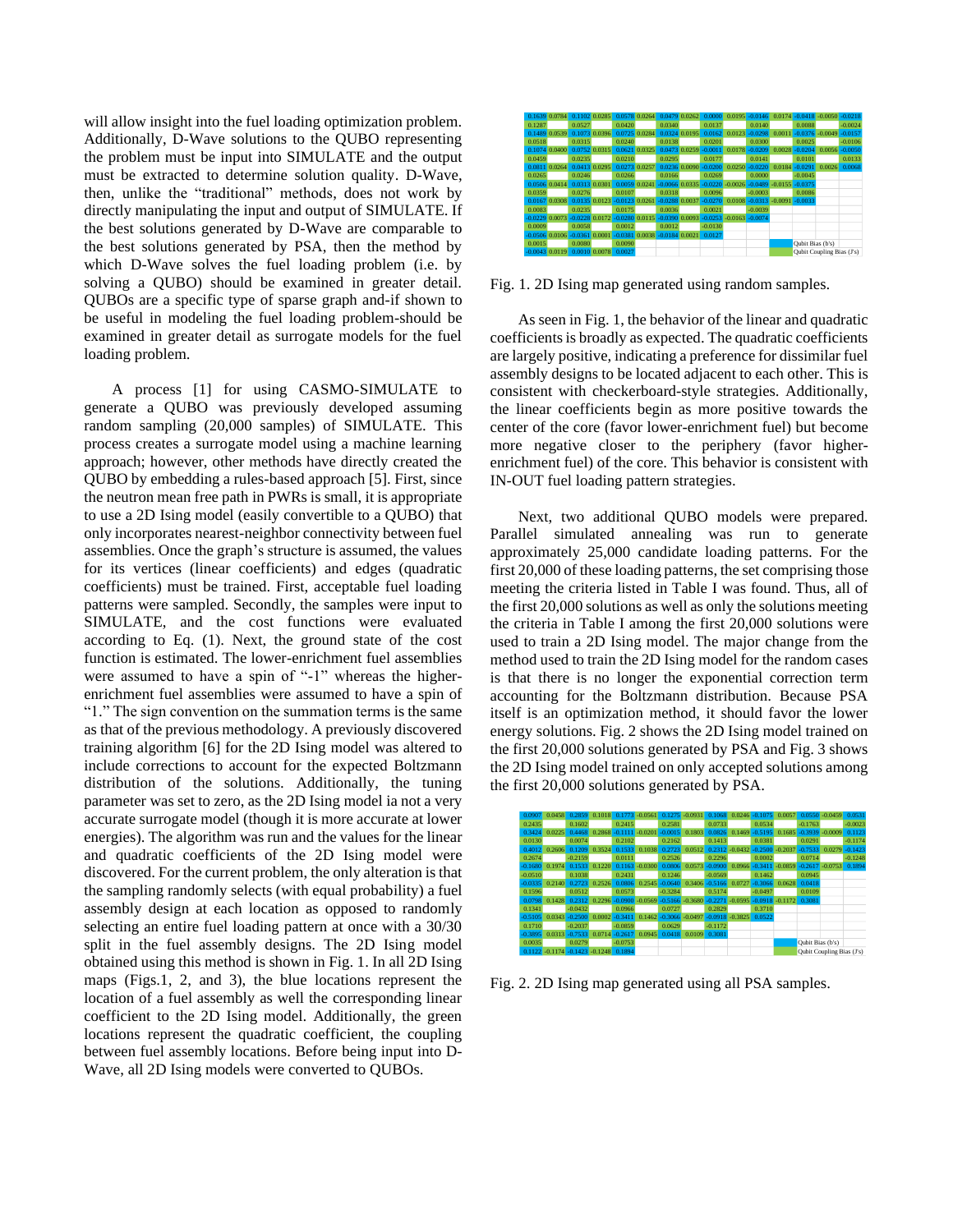| 0.2036    | 0.0829            | 0.2666             | 0.0220 |           | $0.2274 - 0.0237$ |                    | $0.0785 - 0.0122$ | 0.1002             | 0.0427             | $-0.1481$          | 0.0781             |                           | $0.1281 - 0.1185$ | 0.1285    |
|-----------|-------------------|--------------------|--------|-----------|-------------------|--------------------|-------------------|--------------------|--------------------|--------------------|--------------------|---------------------------|-------------------|-----------|
| 0.1347    |                   | 0.1215             |        | 0.2257    |                   | 0.1774             |                   | 0.0514             |                    | 0.0032             |                    | $-0.2086$                 |                   | $-0.0362$ |
| 0.2975    | 0.3966            | 0.4235             | 0.2241 | $-0.0453$ | $-0.0031$         | 0.1010             | 0.2049            | 0.0091             | 0.1168             | $-0.4381$          | 0.1769             | $-0.3240 - 0.0869$        |                   | 0.1416    |
| $-0.3388$ |                   | 0.1004             |        | 0.2483    |                   | 0.1912             |                   | 0.1397             |                    | 0.0776             |                    | 0.0615                    |                   | $-0.0382$ |
| 0.3897    | 0.1138            | 0.1971             | 0.4264 | 0.1897    | 0.1578            | 0.2427             | 0.0927            | 0.2784             | $-0.0599$          |                    | $-0.0911 - 0.1046$ | $-0.6353$                 | $-0.0102$         | $-0.1263$ |
| 0.2013    |                   | $-0.3354$          |        | 0.1247    |                   | 0.1751             |                   | 0.1757             |                    | 0.0330             |                    | 0.0498                    |                   | $-0.0751$ |
| $-0.1166$ | 0.2373            | 0.1897             | 0.0541 | 0.0694    | 0.2654            | 0.1308             | 0.0830            | $-0.0279$          | 0.0539             | $-0.2813 - 0.1025$ |                    | $-0.2789 - 0.0964$        |                   | 0.0515    |
| $-0.0205$ |                   | 0.1578             |        | $-0.1486$ |                   | 0.3721             |                   | 0.0058             |                    | 0.0854             |                    | 0.0694                    |                   |           |
| 0.0882    | 0.1904            | 0.2427             | 0.1750 |           | $0.1308 - 0.0893$ |                    | $0.0651 - 0.3733$ |                    | $-0.4103 - 0.0270$ | $-0.2791$          | 0.0633             | 0.0698                    |                   |           |
| 0.1933    |                   | 0.0927             |        | 0.0830    |                   | 0.4010             |                   | 0.2780             |                    | $-0.0203$          |                    | 0.0198                    |                   |           |
| 0.0070    | 0.1415            | 0.2784             | 0.1757 | $-0.0279$ | 0.0058            | $-0.4103 - 0.1765$ |                   | $-0.2588$          | 0.1635             | $-0.0790 - 0.1094$ |                    | 0.2056                    |                   |           |
| 0.1094    |                   | $-0.0599$          |        | 0.0539    |                   | $-0.0270$          |                   | 0.0841             |                    | 0.2706             |                    |                           |                   |           |
| $-0.4373$ | 0.0774            | $-0.0911$          | 0.0330 | $-0.2813$ | 0.0854            | $-0.2791$          | $-0.0203$         | $-0.0790 - 0.2788$ |                    | $-0.0724$          |                    |                           |                   |           |
| 0.1800    |                   | $-0.1046$          |        | $-0.1025$ |                   | 0.0633             |                   | $-0.1094$          |                    |                    |                    |                           |                   |           |
| $-0.2957$ | 0.0611            | $-0.6353$          | 0.0498 | $-0.2789$ | 0.0694            | 0.0698             | 0.0198            | 0.2056             |                    |                    |                    |                           |                   |           |
| $-0.0879$ |                   | $-0.0102$          |        | $-0.0964$ |                   |                    |                   |                    |                    |                    |                    | Oubit Bias (b's)          |                   |           |
|           | $0.1463 - 0.0379$ | $-0.1263 - 0.0751$ |        | 0.0515    |                   |                    |                   |                    |                    |                    |                    | Qubit Coupling Bias (J's) |                   |           |

Fig. 3. 2D Ising map generated using only accepted PSA samples.

Comparing Fig. 2 and Fig. 3 to Fig. 1, it is apparent that for the PSA-informed 2D Ising models, the outermost linear coefficients (unlike in Fig. 1) are negative, implying a preference for the lower-enriched fuel \*assemblies at this location. Thus, unlike the 2D Ising model trained on random cases, the 2D Ising models presented in Figs. 2 and 3 capture the low neutron leakage design criterion. Otherwise, the 2D Ising models in Figs. 2 and 3 are broadly similar both to each other as well as those in Fig. 1. All models point to a preference for checkerboard-style loading patterns as well as IN-OUT loading pattern strategies. To determine which model best captures the details of the problem, the QUBOs (2D Isings are easy to convert to QUBOs) are embedded onto D-Wave to solve the QUBO using quantum annealing. To keep the results of all methods comparable, at most 5,000 unique solutions should be generated using D-Wave, with the solutions subsequently input to and evaluated with SIMULATE.

Likewise, QGA should be used to evaluate 25,000 candidate solutions for a valid comparison of computational expense. QGAs implement the usual genetic operators of randomly initializing a chromosome population (here, qubits rather than bits), evaluating the fitness of chromosomes, and mutating chromosomes to generate new populations. QGAs add a qubit rotation gate that informs chromosome mutation, allowing for superposition to hasten convergence. Prior results suggest that QGAs converge faster and find solutions of similar quality compared to GAs on loading pattern optimization problems [7]. QGA solutions provide similar best loading patterns to PSA solutions.

### **RESULTS**

Table II lists the five methods along with the evaluated cost function for the best loading pattern generated. Table II shows that using QA to solve the 2D Ising trained only on accepted PSA samples has a much higher evaluated cost function (worse solution) than the other four methods, which obtain best solutions of comparable quality. Figs. 4, 5, 6, 7, and 8 show graphically the best loading pattern obtained using each method. In these figures, blue represents lowerenrichment fuel assemblies and red represents the higherenrichment fuel assemblies.

TABLE II. Evaluated Cost Function

| Method           | Average | Best   |  |  |
|------------------|---------|--------|--|--|
| <b>PSA</b>       | 171.2   | $-0.5$ |  |  |
| OGA              | 513.3   | 31.4   |  |  |
| QA, Random       | 180.7   | 57.4   |  |  |
| QA, All PSA      | 177.7   | 34.3   |  |  |
| QA, Accepted PSA | 348.9   | 212.0  |  |  |



Fig. 4. Best loading pattern generated by PSA.



Fig. 5. Best loading pattern generated by QGA.



Fig. 6. Best loading pattern generated by QA solve of 2D Ising trained on random samples.